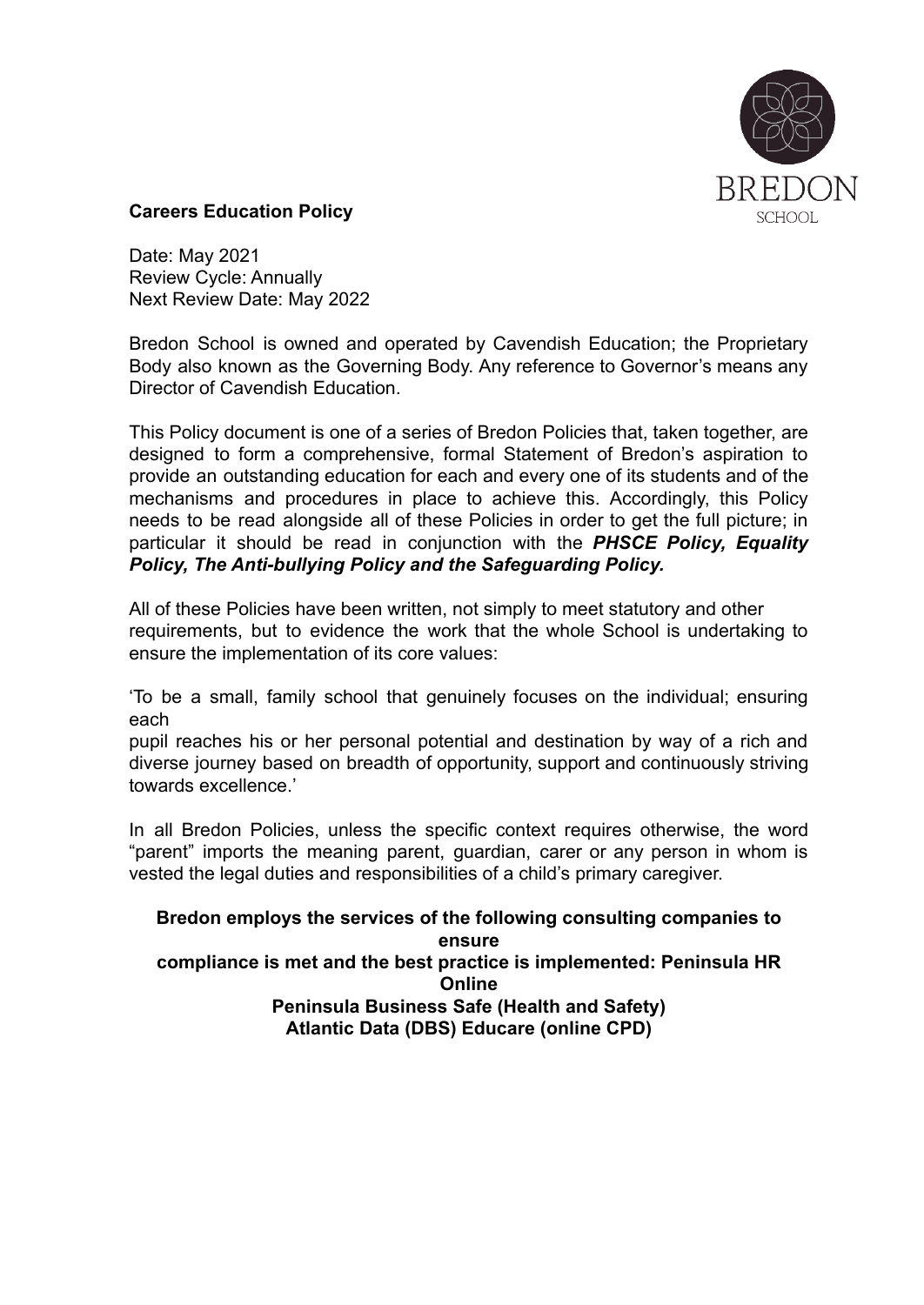#### **Introduction**

Careers education is an important part of PSHCE and is reinforced throughout the school via tutor times, lessons, extra curricular opportunities. In this day and age where the careers market is constantly changing it is vital to make sure that students are aware of opportunities that arise. In addition it is also important they have the skills that they need to access those opportunities.

#### **Aims of Careers education.**

- To encourage students to make positive careers choices
- To give students opportunities to discuss their idea with members of staff who are experienced in the differing career pathways
- To develop links with local businesses so that students can access work experience, both weekly blocked placements and extended placements
- To prepare students for the 'World of Work'
- To encourage businesses to come into school and give presentations to students so that they have all the information that they need
- To provide opportunities to research different careers using the Internet and software
- To work with professionals, staff and parents to ensure that positive destinations are met
- To visit Career Conventions, University Open Days as applicable

#### **How the Aims are being met**

- All students will be introduced to Unifrog, a careers based platform, in year 9. This will be repeated throughout the subsequent years
- Students will have Career appointments with a trained member of staff. Action Plans will be drawn up and placed on the Team Drive and shared with relevant staff. Action Plans will be followed up at regular intervals.
- Students have the chance to practice interview skills in PSHE lessons and give each other feedback as to how they have performed
- Students in year 10 will have lessons based around work experience to prepare them for going out on placement.
- Sixth form who are studying L2 courses will be on placement for 1 day a week.Other Sixth form students will be encouraged to take part on a volunteering role within school
- Students will be supported in producing a cv and updating it.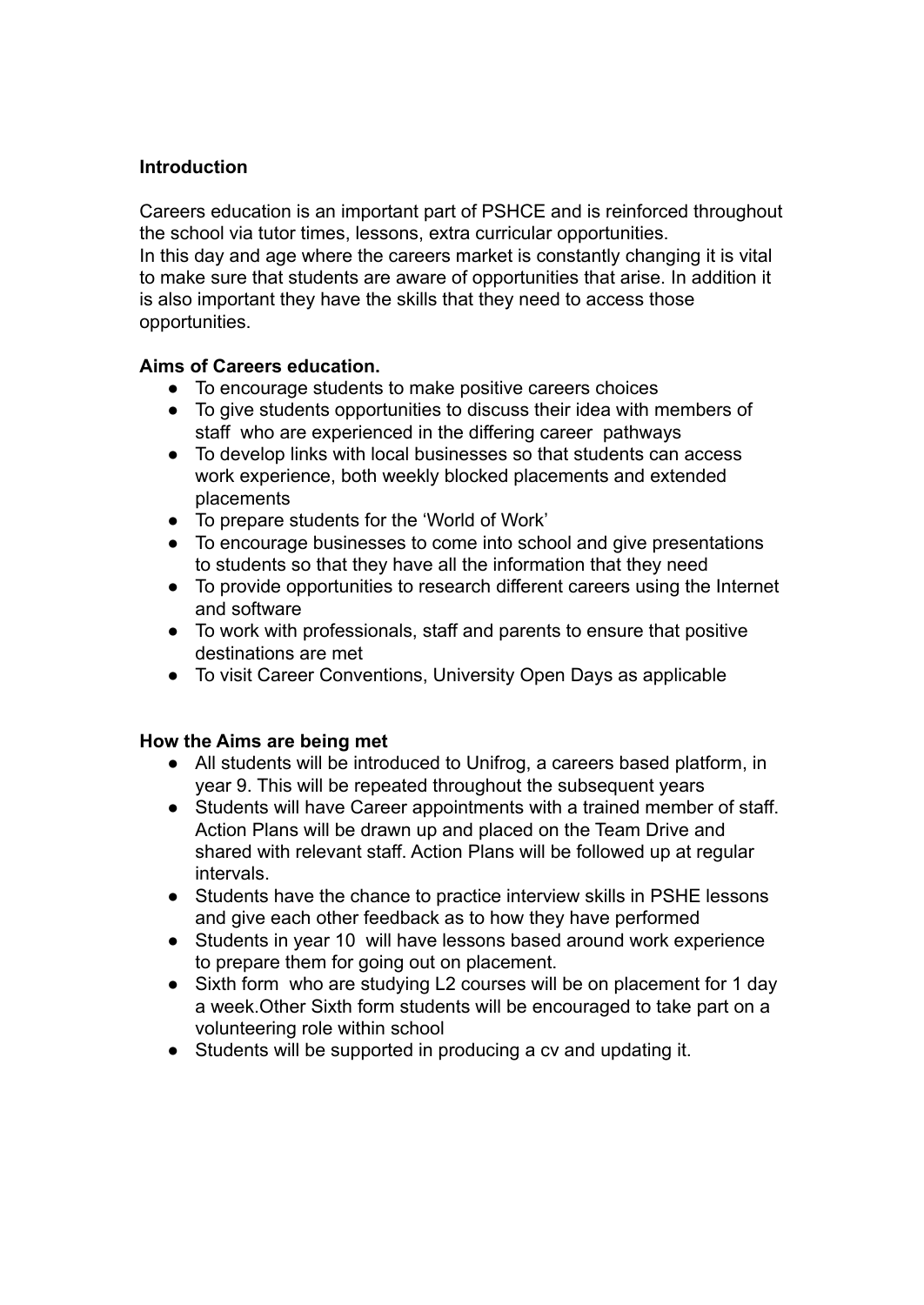## **Breakdown of Careers input within school.**

| Year 9       | Year 10           | Year 11          | $\overline{6}^{\text{th}}$ form |
|--------------|-------------------|------------------|---------------------------------|
| Introduction | CV work           | CV update        | Study skills                    |
| to Unifrog   | continued         | post work        |                                 |
|              |                   | experience       |                                 |
| Introduction | <b>Work</b>       | Explore ideas    | CV updates                      |
| to work      | experience        | for post KS4     | post GCSE +                     |
| experience   | preparation       | using Unifrog    | personal                        |
|              |                   |                  | statements                      |
| Start to     | Practice          | Careers          | Unifrog to                      |
| prepare cv   | <b>Interviews</b> | interviews.      | explore career                  |
|              |                   | Action plans     | ideas                           |
|              |                   | produced         |                                 |
| Team         | Practice          | Opportunities    | Interviews with                 |
| building     | phone calls       | to explore       | Careers                         |
| games to     | and make          | Unifrog          | advisor. Action                 |
| develop soft | calls to          |                  | plans. Follow                   |
| skills       | employer.         |                  | up                              |
| Opportunity  | Health and        | Practice filling | Help with                       |
| to discuss   | Safety in the     | in application   | <b>UCAS</b> process             |
| Options with | work place        | forms            |                                 |
| careers      |                   |                  |                                 |
| advisor      |                   |                  |                                 |
| Letters go   | Opportunities     | Skills audit     | Apprenticeship                  |
| home to      | to explore        | set targets      | information                     |
| parents      | Unifrog , both    |                  |                                 |
| advising of  | in lessons        |                  |                                 |
| work         | and free time     |                  |                                 |
| experience   |                   |                  |                                 |
|              | Team              | Interview        | Presentations                   |
|              | building          | practice,        | from                            |
|              | games to          | mock             | employers.                      |
|              | develop soft      | interviews on    | Training                        |
|              | skills            | request          | providers vsa<br>enrichment     |
|              |                   |                  | sessions                        |
|              |                   | Study skills     | <b>Visit to Careers</b>         |
|              |                   |                  | conventions eg                  |
|              |                   |                  | <b>Bristol</b>                  |
|              |                   |                  | Develop soft                    |
|              |                   |                  | skills via                      |
|              |                   |                  | leadership                      |
|              |                   |                  | Camp                            |
|              |                   |                  | <b>Extended work</b>            |
|              |                   |                  | experience                      |
|              |                   |                  | placements                      |
|              |                   |                  | Mock                            |
|              |                   |                  | interviews.                     |

# **Special Needs**

An experienced specialist Careers Advisor will attend Annual Reviews